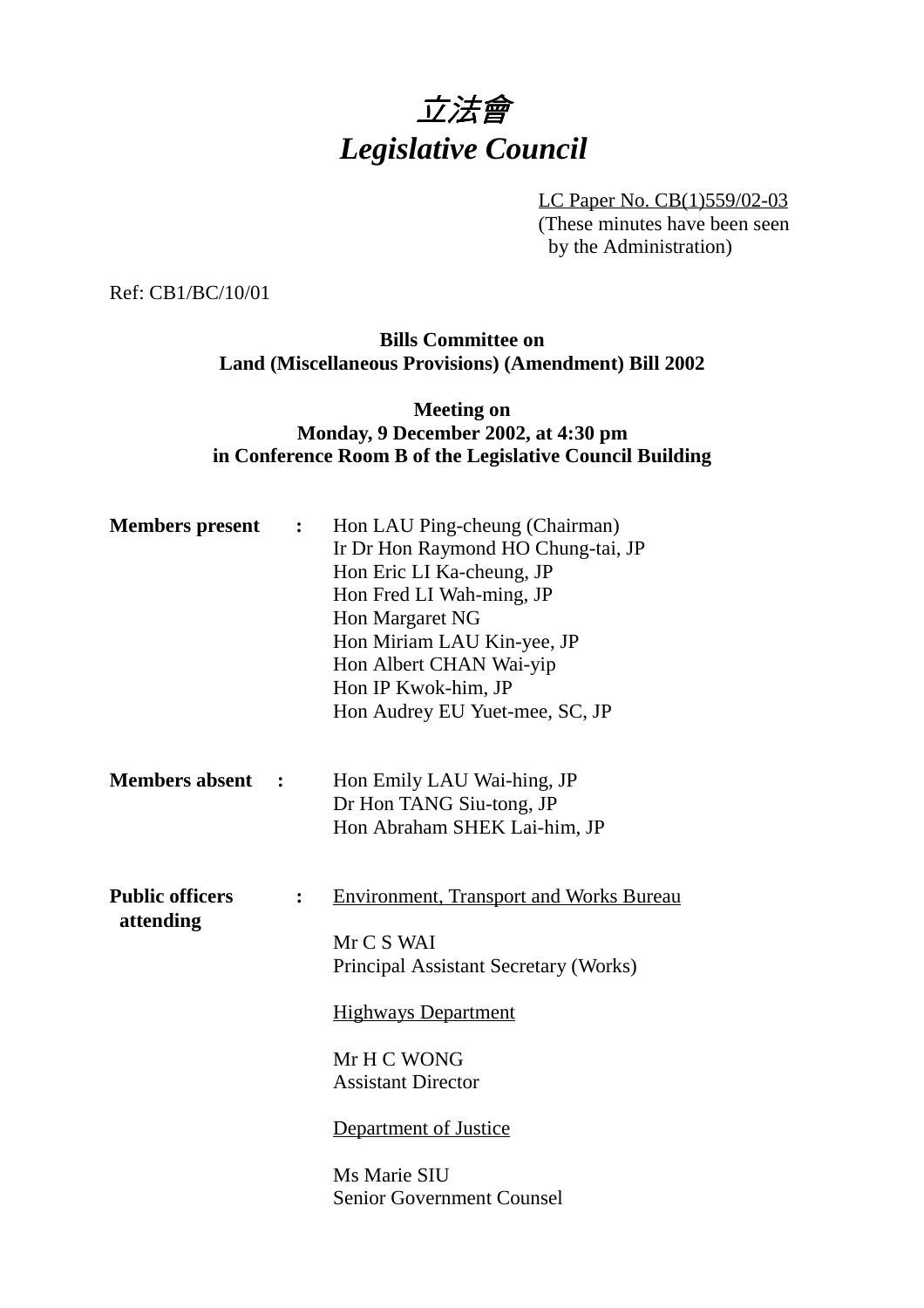| <b>Clerk in attendance</b>   | $\ddot{\cdot}$ | Mr Andy LAU<br>Chief Assistant Secretary (1) 2       |
|------------------------------|----------------|------------------------------------------------------|
| <b>Staff in attendance :</b> |                | Miss Kitty CHENG<br><b>Assistant Legal Adviser 5</b> |
|                              |                | Ms Queenie YU<br>Senior Assistant Secretary (1)6     |

#### Action

| I            | <b>Confirmation of minutes of meeting</b>                                        |                |                                                                                                                    |                                                                          |                     |               |
|--------------|----------------------------------------------------------------------------------|----------------|--------------------------------------------------------------------------------------------------------------------|--------------------------------------------------------------------------|---------------------|---------------|
|              | (LC Paper No. CB(1)360/02-03                                                     |                | - Minutes of<br>11.11.2002                                                                                         | meeting                                                                  | held                | <sub>on</sub> |
|              | LC Paper No. $CB(1)$ 433/02-03                                                   |                | - Minutes of<br>18.11.2002)                                                                                        | meeting                                                                  | held                | $_{\rm on}$   |
|              | The minutes of meeting held on 11 and 18 November 2002 were confirmed.           |                |                                                                                                                    |                                                                          |                     |               |
| $\mathbf{I}$ | <b>Meeting with the Administration</b>                                           |                |                                                                                                                    |                                                                          |                     |               |
|              | (LC Paper No. CB $(1)$ 415/02-03 $(01)$ )                                        |                | - Information paper provided by the<br>Administration in response to issues<br>raised at the meeting on 18.11.2002 |                                                                          |                     |               |
|              | LC Paper No. $CB(1)$ 450/02-03(01)                                               | $\blacksquare$ | Information paper on liabilities of<br>proprietor/contractors<br>Factories<br><b>Division</b>                      | and<br>Undertakings Ordinance (Cap. 59)<br>provided by the Legal Service | under<br>Industrial | the           |
|              | LC Paper No. $CB(3)541/01-02$<br>Appendix III to LC Paper No.<br>CB(1)2164/01-02 |                | - The Bill;<br>- Marked-up copy of the Bill)                                                                       |                                                                          |                     |               |

2. The Bills Committee deliberated (index of proceedings attached at **Annex A**).

Admin 3. The Bills Committee requested the Administration to provide further information on an utility works undertaken by CLP Power Hong Kong Limited on South Lantau Road to facilitate their consideration.

## **III Any other business**

4. Refering to the site visit to excavation sites originally scheduled for Friday, 13 December 2002 at 3:30 p.m, the Bills Committee noted that only two members had indicated that they would like to take part in the visit. After deliberation, members agreed that the visit should be cancelled.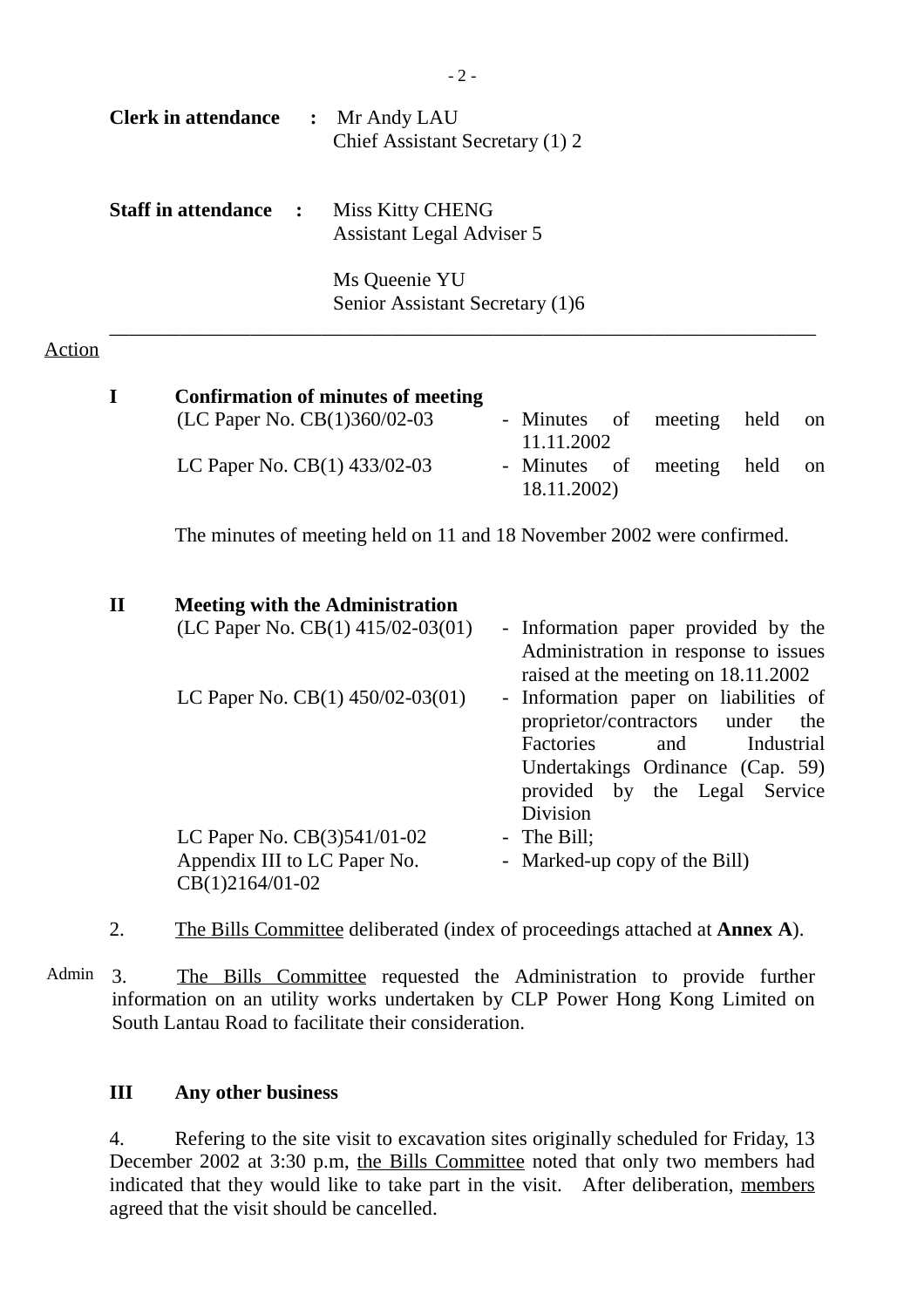5. The Bills Committee agreed that the next two meetings would be held on Tuesday, 7 January 2003, at 10:45am and Monday, 20 January 2003 at 4:30 pm to continue the clause-by-clause examination of the Bill with the Administration.

6. There being no other business, the meeting ended at 5:35 pm.

Council Business Division 1 Legislative Council Secretariat 23 December 2002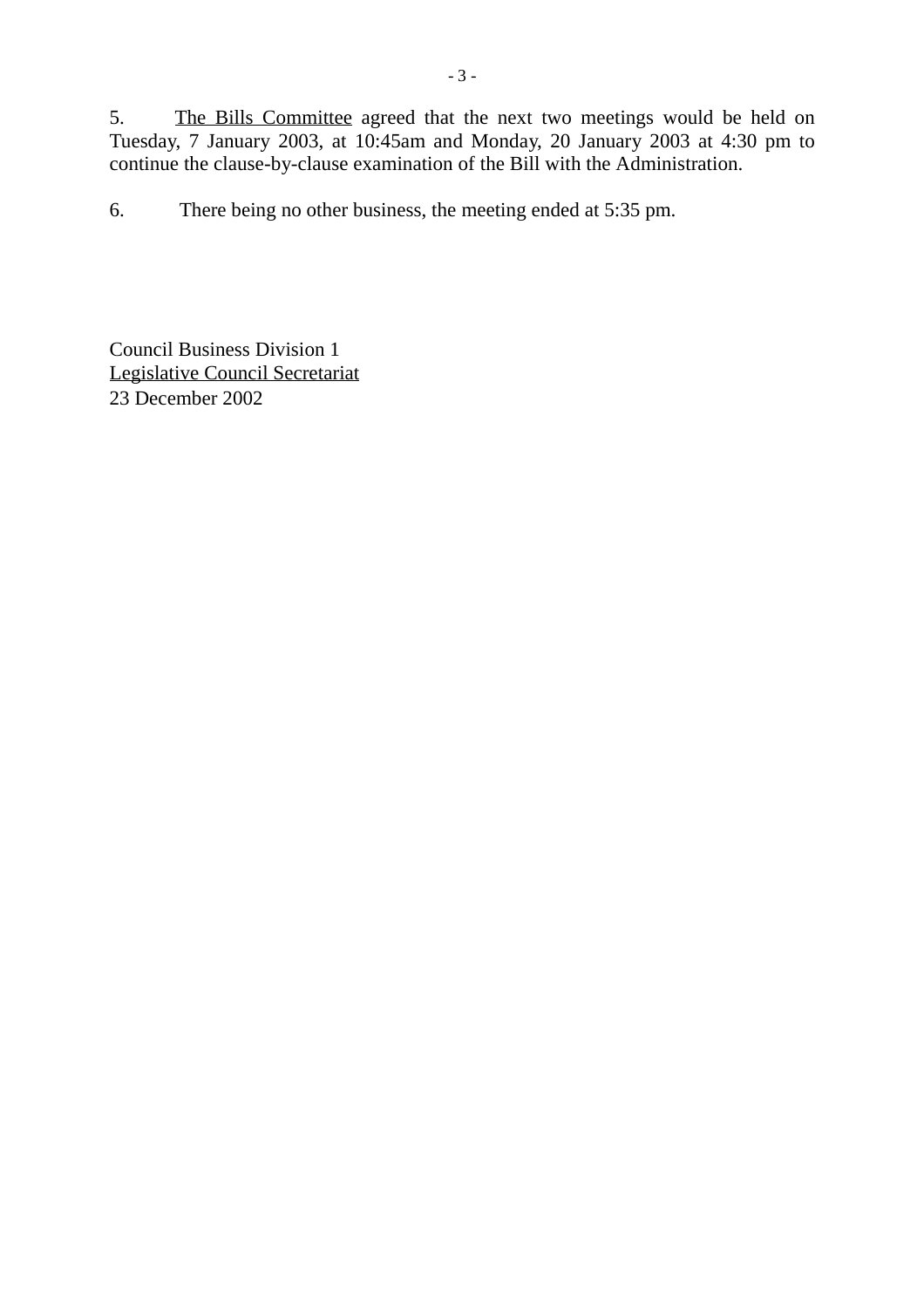# **Proceedings of the meeting of the Bills Committee on Land (Miscellaneous Provisions) (Amendment) Bill 2002 Monday, 9 December 2002, at 4:30 pm in Conference Room B of the Legislative Council Building**

| <b>Time</b>                                        | <b>Speaker</b>                                   | Subject(s)                                                      | <b>Action</b> |  |  |  |
|----------------------------------------------------|--------------------------------------------------|-----------------------------------------------------------------|---------------|--|--|--|
| marker                                             |                                                  |                                                                 | required      |  |  |  |
|                                                    |                                                  |                                                                 |               |  |  |  |
| Agenda Item I - Confirmation of minutes of meeting |                                                  |                                                                 |               |  |  |  |
| 000000-000050                                      | Chairman                                         | - Confirmation of minutes of meetings                           |               |  |  |  |
|                                                    |                                                  | held on 11 and 18 November 2002                                 |               |  |  |  |
|                                                    |                                                  |                                                                 |               |  |  |  |
|                                                    | Agenda Item II - Meeting with the Administration |                                                                 |               |  |  |  |
| 000051-001231                                      | Chairman                                         | - Introductory<br>remarks<br>the<br>by                          |               |  |  |  |
|                                                    | Admin                                            | Chairman                                                        |               |  |  |  |
|                                                    |                                                  | - Introduction on Admin's paper                                 |               |  |  |  |
|                                                    |                                                  | [LC Paper No. CB(1) 415/02-03(01)]                              |               |  |  |  |
| 001232-001450                                      | Chairman                                         | - Drawing up of a formula to determine                          |               |  |  |  |
|                                                    | Mr IP Kwok-him                                   | the duration of Excavation Permits                              |               |  |  |  |
|                                                    |                                                  | (EPs) and their extension                                       |               |  |  |  |
|                                                    |                                                  | - Consultation with utility undertakers                         |               |  |  |  |
| 001451-001812                                      | $\overline{\text{Chairman}}$                     | (UUs) on the formula<br>- Subjective<br>the<br>by<br>assessment |               |  |  |  |
|                                                    | Admin                                            | Authority in determining the EP                                 |               |  |  |  |
|                                                    |                                                  | duration                                                        |               |  |  |  |
|                                                    |                                                  | - Transparency of the decision-making                           |               |  |  |  |
|                                                    |                                                  | process for determining EP duration                             |               |  |  |  |
|                                                    |                                                  | and availability of appeal mechanism                            |               |  |  |  |
|                                                    |                                                  | to UUs                                                          |               |  |  |  |
| 001813-002232                                      | Ms Miriam LAU                                    | excavations<br>night<br>- Street<br>at                          |               |  |  |  |
|                                                    | Chairman                                         | constraints and overseas experience                             |               |  |  |  |
|                                                    | Admin                                            | - Incentive<br>scheme<br>for<br>early                           |               |  |  |  |
|                                                    |                                                  | completion of street excavations                                |               |  |  |  |
| 002233-002604                                      | Miss Margaret NG                                 | - Improvement likely to be achieved in                          |               |  |  |  |
|                                                    | Chairman                                         | avoiding<br>slippage<br>of<br>street                            |               |  |  |  |
|                                                    | Admin                                            | excavations after enactment of the                              |               |  |  |  |
|                                                    |                                                  | Bill and disclosure of the results of                           |               |  |  |  |
| 002605-002926                                      |                                                  | the improvement to the public                                   |               |  |  |  |
|                                                    | Chairman<br>Miss Margaret NG                     | - Introduction<br>Service<br>on Legal<br>Division's paper       |               |  |  |  |
|                                                    | ALA5                                             | [LC Paper No. CB(1) 450/02-03(01)]                              |               |  |  |  |
| 002927-003224                                      | Chairman                                         | - Defence provision under section 10Q                           |               |  |  |  |
|                                                    | Ms Miriam LAU                                    | (3) on offences relating to<br>the                              |               |  |  |  |
|                                                    | Admin                                            | provision of safety precautions and                             |               |  |  |  |
|                                                    |                                                  | support, and comparison with similar                            |               |  |  |  |
|                                                    |                                                  | provision under the Factories and                               |               |  |  |  |
|                                                    |                                                  | Industrial Undertakings Ordinance                               |               |  |  |  |
|                                                    |                                                  | (Cap.59)                                                        |               |  |  |  |
|                                                    |                                                  | - Proposed<br>committee<br>stage                                |               |  |  |  |
|                                                    |                                                  | amendment to section 10Q                                        |               |  |  |  |
| 003225-004527                                      | Chairman                                         | - Joint submission from UUs on the                              |               |  |  |  |
|                                                    | Admin                                            | reliability of statistics provided by the                       |               |  |  |  |